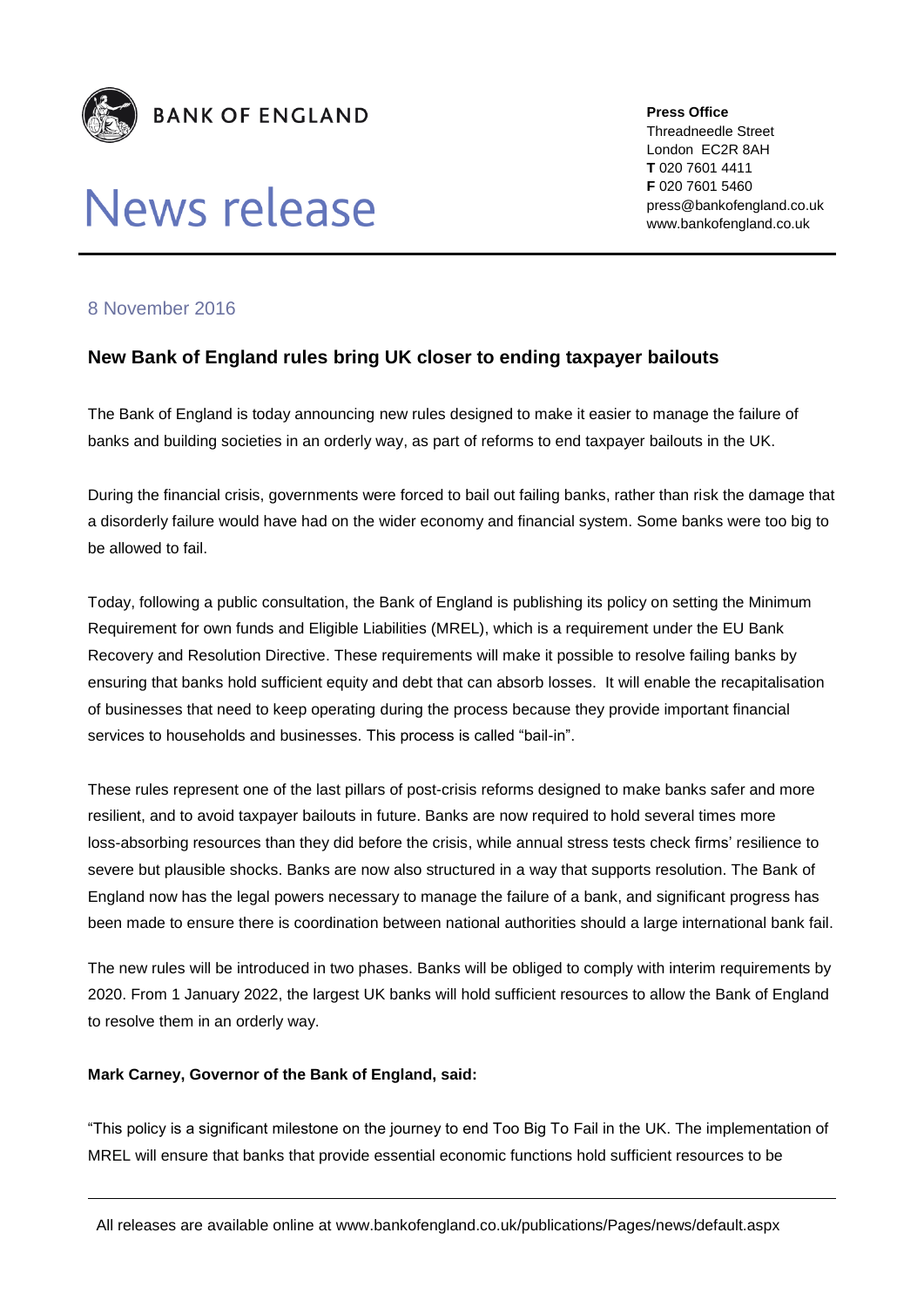resolved in an orderly way, without recourse to public funds, and whilst allowing households and businesses to continue to access the services they need."

#### **Summary of the MREL policy**

#### **Where does MREL fit in to the resolution framework?**

The Bank of England is the UK's resolution authority and is responsible for developing resolution plans for banks, building societies and the larger investment firms. The resolution regimes and the plans developed under it are designed to ensure that if these firms fail they can be resolved in an orderly manner; that is to say, without the use of public funds or disruption to broader financial stability.

MREL is a key part of making resolution credible. MREL is a minimum requirement for institutions to maintain equity and eligible debt liabilities, and is a requirement under the EU Bank Recovery and Resolution Directive. The purpose of MREL is to help ensure that when institutions fail, the resolution authority can use these financial resources to absorb losses and recapitalise the continuing business. As a result, MREL is a critical element of an effective resolution strategy.

The Bank will set MREL for individual institutions by reference to three broad resolution strategies. These strategies reflect our legal obligations, judgement of risk over the potential disruption to critical economic functions and need to apply a proportionate approach:

- **Modified insolvency process** for small firms, which we assess do not provide services of a scale considered critical. A pay-out by the Financial Services Compensation Scheme (FSCS) of covered depositors would meet the Bank's resolution objectives. These institutions will meet their MREL simply by meeting their existing capital requirements.
- **Partial transfer** where firms are considered to be too large for a modified insolvency process. MREL will be set at a level which permits a transfer of critical parts of the business to take place.
- **Bail-in** the largest and most complex firms will be required to maintain sufficient MREL to absorb losses and, in the event of their failure, be recapitalised so that they continue to meet the Prudential Regulation Authority's conditions for authorisation. The aim is that the firm is able to operate without public support.

#### **The Bank will set MREL in two phases:**

- Interim requirements by 2020 (with a 2019 requirement for G-SIBs); and
- End-state requirements by 2022, subject to a review by the end of 2020.

The Bank will communicate more detail to firms on the MREL policy that applies to them by the end of 2016.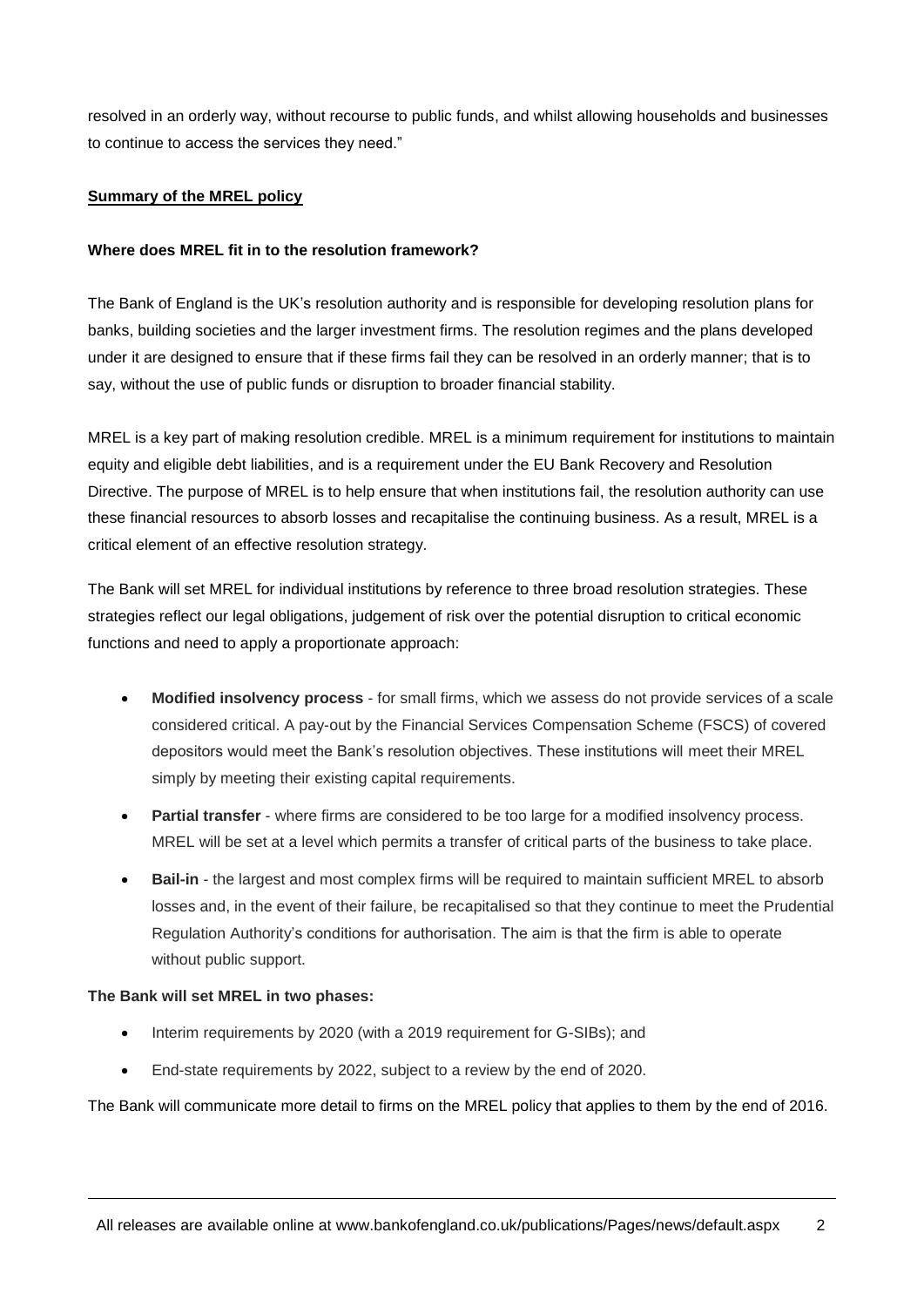#### **Resolution strategies and calibration of MREL**

The Bank will set MREL on a firm-specific basis, informed by the resolution strategy for that firm.

**a. From 1 January 2019** UK G-SIBs will be required to meet the minimum requirements set out in the Financial Stability Board's standard for Total Loss-Absorbing Capacity (TLAC) of the higher of 16% of risk weighted assets (RWAs) or 6% of leverage exposures.

#### **b. From 1 January 2020:**

- a. UK G-SIBs and D-SIBs (which have bail-in resolution strategies) will be required to meet an interim MREL equivalent to the higher of:
	- i. two times their Pillar 1 capital requirements and one times their Pillar 2A capital requirements, i.e. (2 x Pillar 1) plus (1 x Pillar 2A); or
	- ii. 6% leverage exposures.
- b. Other bail-in / partial transfer institutions will be required to meet an MREL of 18% RWA.
- **c. From 1 January 2022**, and subject to review before the end of 2020:
	- a. UK G-SIBs will be required to meet an end-state MREL equivalent to the higher of:
		- i. two times the sum of Pillar 1 and Pillar 2A, i.e. 2 x (Pillar 1 plus Pillar 2A); or
		- ii. the higher of two times the applicable leverage ratio requirement or 6.75% of leverage exposures (in line with the TLAC standard);
	- b. D-SIBs and any other bail-in/transfer institutions will be required to meet an end-state MREL equivalent to the higher of:
		- i. two times the sum of Pillar 1 and Pillar 2A, ie 2 x (Pillar 1 plus Pillar 2A) or
		- ii. if subject to a leverage ratio requirement, two times the applicable requirement (e.g. 6% if the leverage ratio is 3%).

In light of the consultation, the Bank has decided that modified insolvency would not be an appropriate resolution strategy for firms that provide more than 40,000 to 80,000 transactional bank accounts (accounts from which more than 9 withdrawals have been made within a three-month period). The original proposal was for a threshold of 40,000 accounts. Firms with fewer than 40,000 such accounts will therefore have a modified insolvency resolution strategy with MREL set at the level of regulatory capital requirements.

#### **Timing of MREL implementation**

In light of changes to the EBA Regulatory Technical Standards that govern the implementation of MREL in EU member states, and in response to feedback from the consultation, the Bank will extend the deadline for firms to meet their MREL by two years to 1 January 2022. However, to ensure that